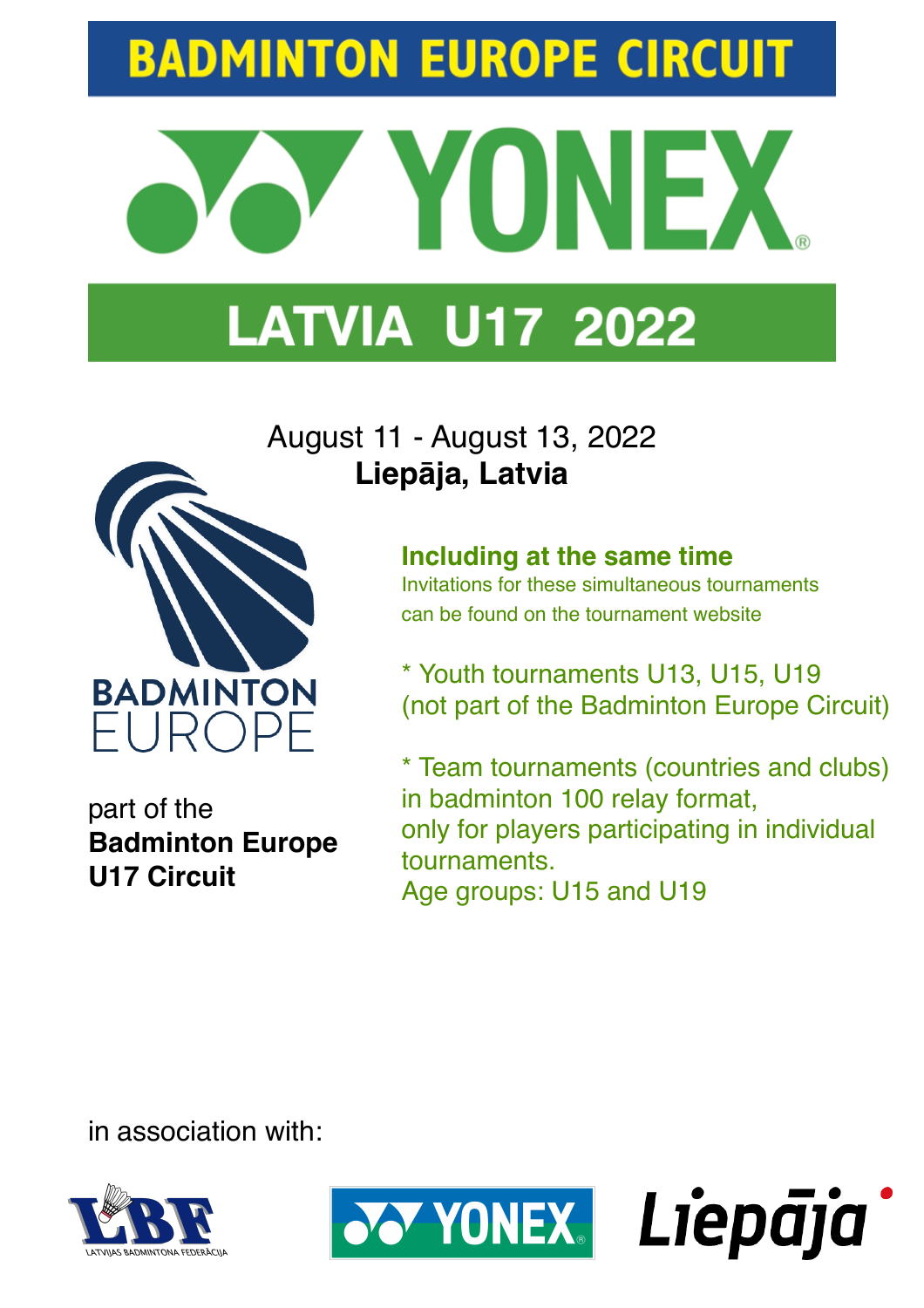| <b>Organiser</b>                         | Liepāja Badminton club in association with:<br><b>• Latvian Badminton Federation</b><br>· Badminton100<br>· Liepāja Municipality                                                                                                                                                                                                                                                                                                                                                                                                                                                               |  |
|------------------------------------------|------------------------------------------------------------------------------------------------------------------------------------------------------------------------------------------------------------------------------------------------------------------------------------------------------------------------------------------------------------------------------------------------------------------------------------------------------------------------------------------------------------------------------------------------------------------------------------------------|--|
| <b>Tournament</b><br><b>Director</b>     | Aigars Brečs (LAT)<br>Mob. +37129536457, E-mail: yli17@badminton.lv                                                                                                                                                                                                                                                                                                                                                                                                                                                                                                                            |  |
| <b>Venue</b>                             | <b>LOC Manege</b><br>Brīvības street 39, Liepaja, LV-3401, Latvia                                                                                                                                                                                                                                                                                                                                                                                                                                                                                                                              |  |
| <b>Referee</b>                           | Kristians Rozenvalds (LAT)<br>Mob. +371 29546666, E-mail: kristians@rozenvalds.lv                                                                                                                                                                                                                                                                                                                                                                                                                                                                                                              |  |
| <b>Events and</b><br><b>Entry limits</b> | 64 - Men's Singles (MS)<br>64 - Women's Singles (WS)<br>32 - Men's Doubles (MD)<br>32 - Women's Doubles (WD)<br>48 - Mixed Doubles (XD)<br>All events will be played as a knock out stage.<br>All players must be born 2006 or later                                                                                                                                                                                                                                                                                                                                                           |  |
| <b>Time schedule</b>                     | <b>Wednesday, August 10th</b>                                                                                                                                                                                                                                                                                                                                                                                                                                                                                                                                                                  |  |
|                                          | 20:30 Team Managers Meeting at Venue (via Zoom app)<br><b>Thursday, August 11</b><br>From 10:00 Round 64 (MS & WS, XD)<br>From 15:30 Round 32 (MS & WS, XD)<br>Friday, August 12<br>From 09:00 Round 32 (MD & WD)<br>From 12:00 Round 16 (MS & WS, MD & WD, XD)<br>From 18:30 Round QF (MS & WS, MD & WD, XD)<br>From 21:00 Official reception for TO, Coaches and Managers<br><b>Saturday, August 13</b><br>From 09:00 Round SF (MS & WS, MD & WD, XD)<br>From 12:00 Team Tournament U15 and U19 Final Round<br>From 18:00 Finals (MS & WS, MD & WD, XD)<br>and Price giving ceremony follows |  |
| <b>Entry fees</b>                        | Singles: €25 per player<br>Doubles: €20 per player                                                                                                                                                                                                                                                                                                                                                                                                                                                                                                                                             |  |
|                                          | The Member that enters a player/pair into a BEC U17 Circuit<br>tournament is responsible for paying the entry fees for that<br>player/pair. The entry fees become due if a player is entered and<br>has not been withdrawn when the entry deadline passes. It is<br>recommended that the entry fees are paid by bank transfer, but<br>the organisers can accept cash payments at tournaments.                                                                                                                                                                                                  |  |
|                                          | The entry fees will not be refunded in the case of a withdrawal.<br>For all the withdrawn players the organisers can invoice the entry<br>fee to the relevant Member.                                                                                                                                                                                                                                                                                                                                                                                                                          |  |
| <b>Official website</b>                  | www.YLI.lv                                                                                                                                                                                                                                                                                                                                                                                                                                                                                                                                                                                     |  |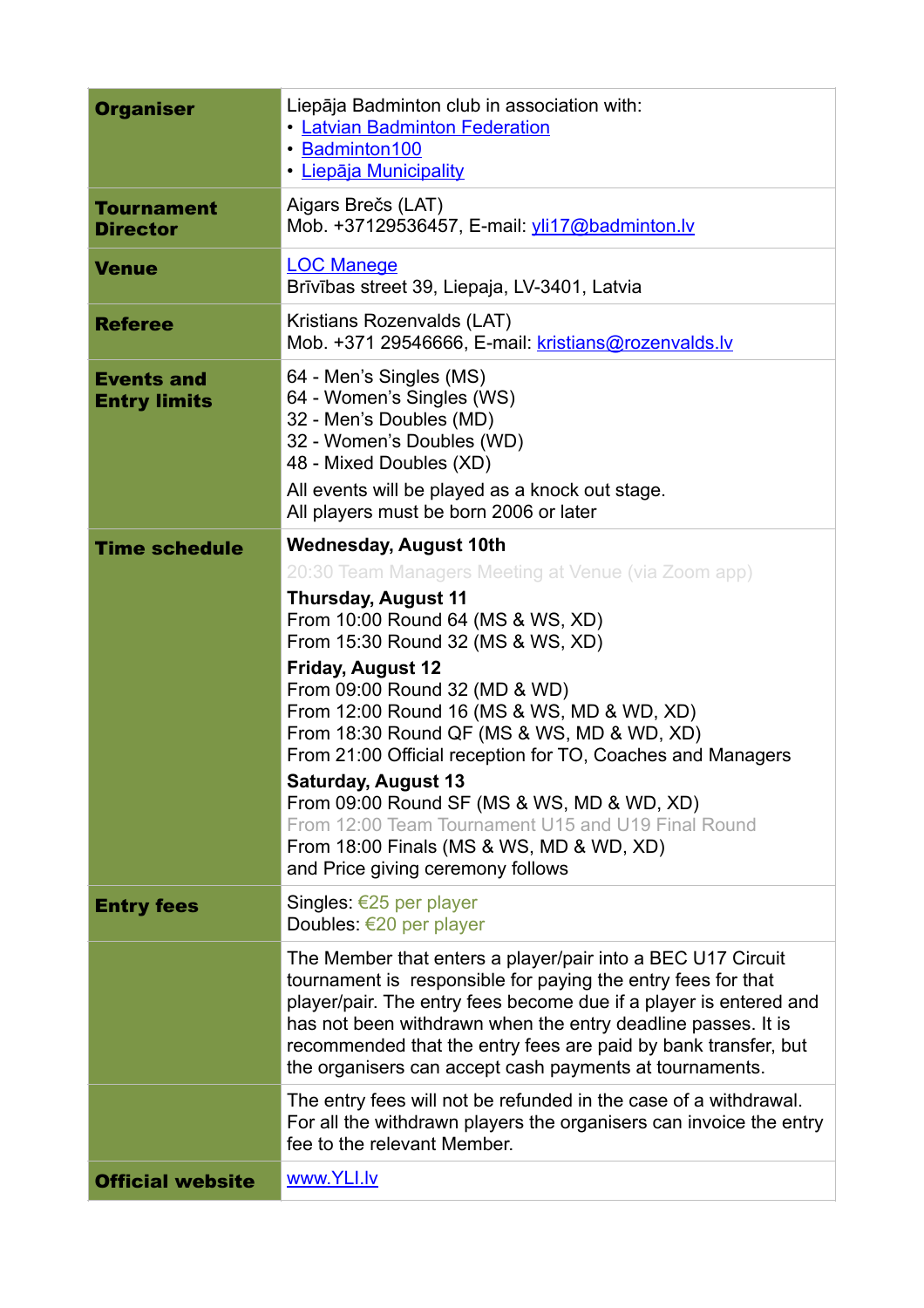| <b>Payments</b>                      | All payments (entry fee, accommodation, transport etc.) must be<br>paid before the first game, at the info desk in the sport hall cash<br>payments in Euro and payment cards will be accepted.                                                                                                                                                                                                                                                                                                                                                                                                                                                                                                                                    |  |
|--------------------------------------|-----------------------------------------------------------------------------------------------------------------------------------------------------------------------------------------------------------------------------------------------------------------------------------------------------------------------------------------------------------------------------------------------------------------------------------------------------------------------------------------------------------------------------------------------------------------------------------------------------------------------------------------------------------------------------------------------------------------------------------|--|
|                                      | Entry fees are payable also by Bank transfers to:<br>Badminton 100, #40008302534<br>Bank: AS Swedbank, HABA LV22, LV95HABA0551049962425                                                                                                                                                                                                                                                                                                                                                                                                                                                                                                                                                                                           |  |
| <b>Entries</b>                       | BWF Online Entry system. Entries must be made directly by a<br>Member Association of which the player/pair is a member<br>https://bwf.tournamentsoftware.com/tournament/8992F8DD-<br>AB39-4017-9167-1785124B9B94                                                                                                                                                                                                                                                                                                                                                                                                                                                                                                                  |  |
|                                      | Entry deadline: July 12 18h59 PM (GMT +03:00) (at 23h59 BWF HQ<br>time)                                                                                                                                                                                                                                                                                                                                                                                                                                                                                                                                                                                                                                                           |  |
|                                      | In accordance with regulation $\S$ 9.2 and $\S$ 9.3 in BWF Statutes,<br>Section 5.3.3.2: World Junior Ranking System, an event must<br>contain at least 8 (eight) competitors in the first published version<br>of the main draw. If the required number of competitors is not met<br>in the first published version of the main draw, this particular<br>event shall not count towards any ranking.                                                                                                                                                                                                                                                                                                                              |  |
|                                      | In accordance with regulation § 9.4 in BWF Statutes, Section<br>5.3.3.2: World Junior Ranking System, an event must contain at<br>least 1 (one) entry from a Member other than the hosting Member<br>in the first published version of the main draw. If an event does<br>not contain at least 1 (one) entry from a Member other than the<br>hosting Member in the first published version of the main draw,<br>this particular event shall not count towards any ranking.                                                                                                                                                                                                                                                        |  |
|                                      | Badminton Europe is not liable for any costs incurred by third<br>persons (players, coaches, umpires, team managers etc.)<br>because of an event not having enough competitors to count for<br>the rankings.                                                                                                                                                                                                                                                                                                                                                                                                                                                                                                                      |  |
|                                      | <b>Compliance with General Competition Regulations Clause</b><br>7.9: "In making or authorising entries, the Member concerned is<br>reconfirming its acceptance, and acceptance by the Players<br>being entered, of the BWF's regulations and Disciplinary<br>processes."                                                                                                                                                                                                                                                                                                                                                                                                                                                         |  |
| <b>Badminton</b><br><b>Integrity</b> | Section 2.4 of the BWF Statutes (Code of Conduct in Relation to<br>Betting, Wagering and Irregular Match Results) relates to anti-<br>corruption and anti-match manipulation, and this code applies to<br>all participants at this tournament.<br>To protect the integrity of BWF sanctioned tournaments,<br>participants are not allowed to bet in any way on badminton<br>matches, respect the principle of fair play, and shall not attempt to<br>influence the course or result of a game or match.<br>Every person has an obligation to report to the BWF any<br>approaches by anyone to gather inside information or to change<br>the outcome of a matches.<br>For more information, please refer to <b>BWF's website</b> . |  |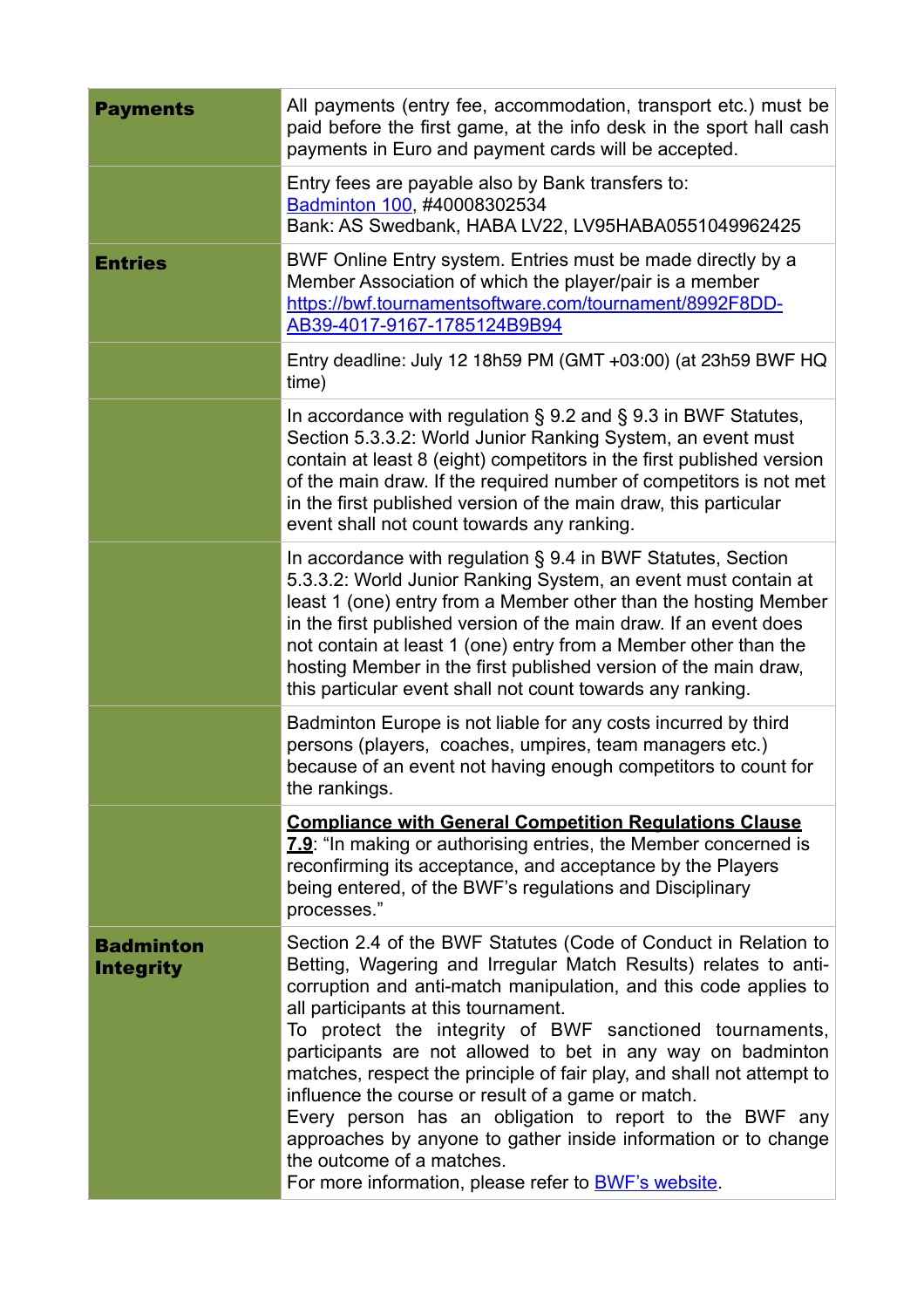| <b>Clothing /</b><br><b>Advertising</b> | Tournament will be conducted according to the BWF Statutes,<br>Section 5.2.3: Junior Tournament Regulations 12 to 16, but the<br>name on the back of the shirt is optional.                                                                                                                                                                                                                                                                                                                          |  |
|-----------------------------------------|------------------------------------------------------------------------------------------------------------------------------------------------------------------------------------------------------------------------------------------------------------------------------------------------------------------------------------------------------------------------------------------------------------------------------------------------------------------------------------------------------|--|
| <b>Doping Control</b>                   | Doping control in badminton, in accordance with BWF Anti-<br>Doping Regulations, is conducted out-of-competition and in-<br>competition with the collection of urine and/or blood samples.<br>Athletes are responsible for any substance found in their body.<br>Before an athlete takes any medication, they should check with<br>their doctor, and if necessary, get a Therapeutic Use Exemption<br>$(TUE)$ .<br>For more information about anti-doping, please visit the <b>BWF's</b><br>website. |  |
| <b>Insurance</b>                        | The Organizers decline responsibility and covering of costs for<br>possible injuries or other damages. It is up to participants to<br>insure themselves.                                                                                                                                                                                                                                                                                                                                             |  |
| <b>Medical</b>                          | A doctor (first aid) will be present in the sports hall during the<br>Tournament and a medical doctor will be on call.                                                                                                                                                                                                                                                                                                                                                                               |  |
| <b>Prizes:</b>                          | Medals and prizes for the winners, finalist and semi-finalists in<br>each event during price giving ceremony after the Finals.                                                                                                                                                                                                                                                                                                                                                                       |  |
| <b>Courts</b>                           | 7 courts: 6 vinyl courts with marked lines and 1 court mat                                                                                                                                                                                                                                                                                                                                                                                                                                           |  |
| <b>Shuttles</b>                         | Yonex Aerosensa 30                                                                                                                                                                                                                                                                                                                                                                                                                                                                                   |  |
| <b>Official</b><br>tournament hotel     | <b>Hotel Amrita ****</b><br>€45 Single room (with breakfast)<br>€60 Double room small (with breakfast)<br>€75 Double room (with breakfast)                                                                                                                                                                                                                                                                                                                                                           |  |
|                                         | Reservation for Official tournament hotel to be made until July 31,<br>directly to the e-mail: yli17@badminton.lv                                                                                                                                                                                                                                                                                                                                                                                    |  |
| <b>Accommodation</b>                    | Different other (non Official) hotels are offered for tournament in<br>Liepāja and Riga. A full list of hotel offers during the tournament<br>has been published on the website http://www.yli.lv                                                                                                                                                                                                                                                                                                    |  |
| <b>Meals</b>                            | In the cafe on the 2nd floor of the sports hall.<br>Lunch up to 5 euros, dinner up to 5 euros. Coupons can be<br>purchased on site or ordered in advance                                                                                                                                                                                                                                                                                                                                             |  |
| <b>Services at</b><br><b>Venue</b>      | * Yonex shop<br>* Coffe and Tea for coaches and Team managers free of charge                                                                                                                                                                                                                                                                                                                                                                                                                         |  |
| <b>Stringing</b>                        | Stringing service will be available during the tournament:<br>€10 per 1 racket with own strings<br>€12 per 1 racket with Yonex BG65, BG65Ti<br>€15 per 1 racket with Yonex AB, NA99,98,95, BG80,66                                                                                                                                                                                                                                                                                                   |  |
| <b>Place of arrival</b>                 | * Liepaja Seaport (with free transfer to/for official hotel)<br>* Liepaja Airport (with free transfer to/for official hotel)<br>* Riga Airport (220 km) (without free transfer)                                                                                                                                                                                                                                                                                                                      |  |